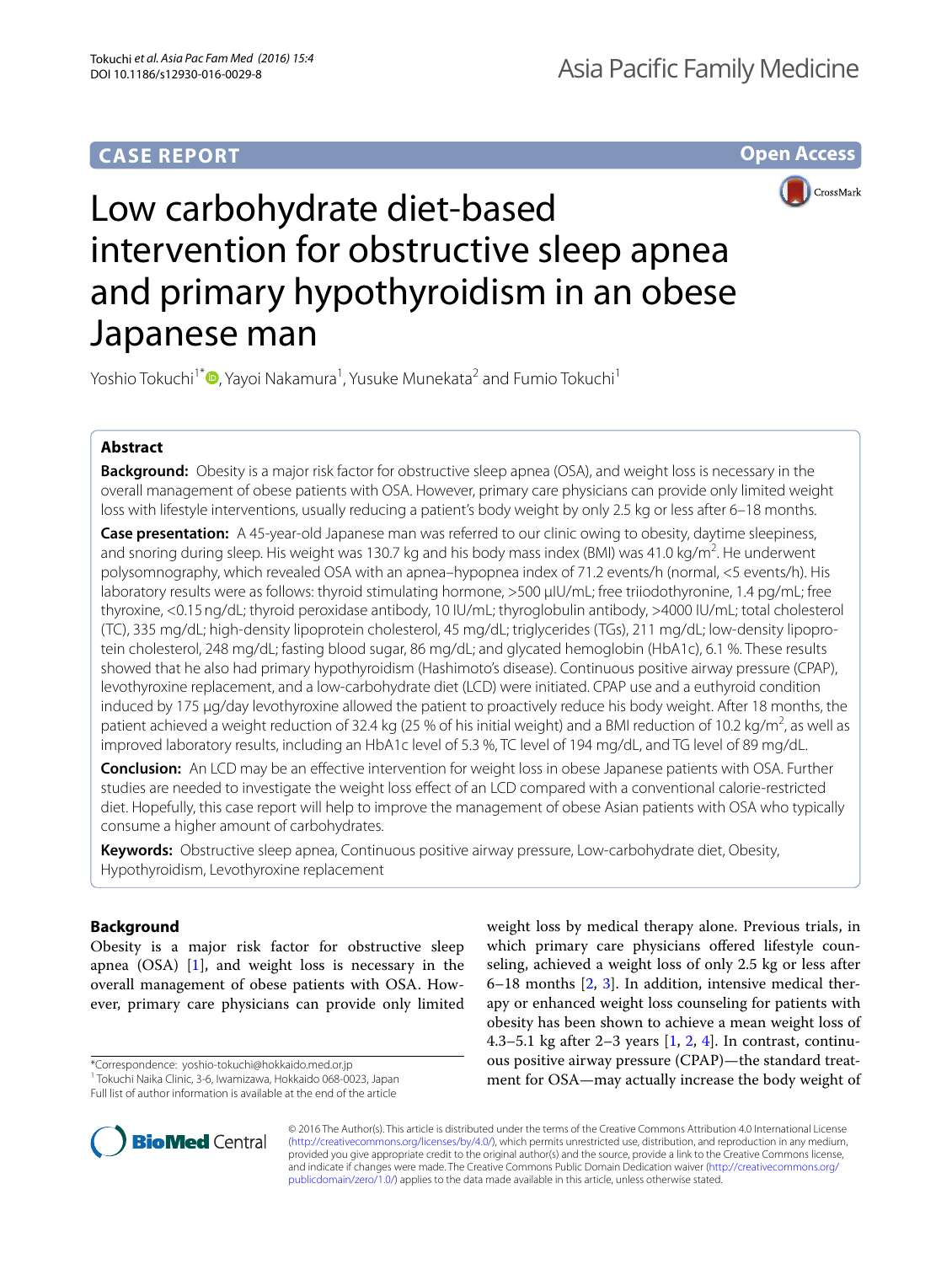patients [[5\]](#page-3-4). On the other hand, hypothyroidism can be associated with OSA  $[6]$  $[6]$ , and some symptoms, such as daytime sleepiness, fatigue, and lethargy, overlap for both diseases.

Here, we describe an obese Japanese man with OSA and primary hypothyroidism who was treated with CPAP, levothyroxine replacement, and a low-carbohydrate diet (LCD) and achieved a weight reduction of 32.4 kg (25 % of his initial weight) and a body mass index (BMI) reduction of 10.2 kg/m<sup>2</sup> after 18 months.

## **Case presentation**

In January 2014, a 45-year-old Japanese man was referred to our clinic owing to obesity, daytime sleepiness, and snoring during sleep. His Epworth Sleepiness Scale score was 10 points. He underwent overnight diagnostic polysomnography in February 2014. Upon admission, his height was 178.6 cm, weight was 130.7 kg, abdominal circumference was 122 cm, and BMI was  $41.0 \text{ kg/m}^2$ . Physical examination showed that the thyroid gland was not palpable. His serum levels of creatine kinase and creatinine were elevated at 1581 U/L and 1.46 mg/dL, respectively, while his other laboratory results were as follows: aspartate aminotransferase, 57 U/L; alanine aminotransferase, 49 U/L; lactate dehydrogenase, 353 U/L; total cholesterol (TC), 335 mg/dL; high-density lipoprotein cholesterol, 45 mg/dL; triglycerides (TGs), 211 mg/dL; low-density lipoprotein cholesterol, 248 mg/dL; fasting blood sugar, 86 mg/dL; glycated hemoglobin (HbA1c), 6.1 %; thyroid-stimulating hormone (TSH), >500 μIU/ mL; free triiodothyronine, 1.4 pg/mL; free thyroxine, <0.15 ng/dL; thyroid peroxidase antibody, 10 IU/ mL; and thyroglobulin antibody, >4000 IU/mL (Table [1](#page-1-0)). Blood samples were evaluated using routine methods at Sapporo Clinical Laboratory Inc. (Sapporo, Hokkaido, Japan). Based on these results, indicating hypothyroidism and thyroglobulin antibody positivity, the patient was diagnosed with severe primary hypothyroidism (Hashimoto's thyroiditis). His dyslipidemia and impaired glucose tolerance were considered as secondary changes due to primary hypothyroidism and obesity. Because polysomnography showed an apnea–hypopnea index (AHI) of 71.2 events/h (normal,  $\langle$  5 events/h) and a minimal SpO<sub>2</sub> of 60 %, he also was diagnosed with severe OSA associated with autoimmune hypothyroidism. Therefore, in the beginning of March 2014, nasal CPAP (ICON+Auto, auto-adjusting CPAP; Fisher & Paykel Healthcare Limited, Auckland, New Zealand; minimal pressure, 4.0  $cmH_2O$ ; maximal pressure, 18.0  $cmH_2O$ ) and low-dose levothyroxine (12.5 μg/day) were initiated. Upon initiation of the CPAP therapy, the patient was informed that he would have to continue with the CPAP therapy unless his body weight decreased sufficiently.

<span id="page-1-0"></span>**Table 1 Laboratory results of blood samples on admission**

| CBC          |                          |
|--------------|--------------------------|
| <b>WBCs</b>  | $5500 \times 10^3/\mu L$ |
| <b>RBCs</b>  | $452 \times 10^4/\mu L$  |
| Hgb          | 14.1 g/dL                |
| PLTs         | $25.6 \times 10^4/\mu L$ |
| Glucose      |                          |
| FBS          | 86 mg/dL                 |
| HbA1c        | 6.1%                     |
| Lipids       |                          |
| TC           | 335 mg/dL                |
| HDL-C        | 45 mg/dL                 |
| TGs          | 211 mg/dL                |
| LDL-C        | 248 mg/dL                |
| Thyroid      |                          |
| <b>TSH</b>   | >500 µlU/mL              |
| fT4          | $<$ 0.15 ng/dL           |
| fT3          | $1.4$ pg/mL              |
| Tg antibody  | >4000 IU/mL              |
| TPO antibody | 10 IU/mL                 |
| Biochemistry |                          |
| <b>TP</b>    | $6.9$ g/dL               |
| TB           | 0.8 mg/dL                |
| <b>AST</b>   | 57 U/L                   |
| ALT          | 49 U/L                   |
| LDH          | 353 U/L                  |
| <b>ALP</b>   | 209 U/L                  |
| γGTP         | 75 U/L                   |
| <b>CK</b>    | 1581 U/L                 |
| Cr           | 1.46 mg/dL               |
| UA           | 6.9 mg/dL                |
| <b>BUN</b>   | 11.4 mg/dL               |
| Na           | 139 mEq/L                |
| Κ            | 4.1 mEg/L                |
| $\subset$    | 98 mEq/L                 |
| CRP          | $0.17$ mg/dL             |

Abnormal findings are italicized

*ALP* alkaline phosphatase, *ALT* alanine aminotransferase, *AST* aspartate aminotransferase, *BUN* blood urea nitrogen, *CBC* complete blood count, *CK* creatine kinase, *Cl* chloride; *Cr* creatinine, *CRP* C-reactive protein, *FBS* fasting blood sugar, *fT3* free triiodothyronine, *fT4* free thyroxine, *γGTP* gamma-glutamyl transferase, *HbA1c* glycated hemoglobin, *HDL*-*C* high-density lipoprotein cholesterol, *Hgb* hemoglobin, *K* potassium, *LDH* lactate dehydrogenase, *LDL*-*C* low-density lipoprotein cholesterol, *Na* sodium, PLTs platelets, *RBCs* red blood cells, *TB* total bilirubin, *TC* total cholesterol, *Tg* thyroglobulin, *TGs* triglycerides, *TP* total protein, *TPO* thyroperoxidase, *TSH* thyroid-stimulating hormone, *UA* uric acid, *WBCs* white blood cells

In April 2014, the patient's body weight had decreased to 125.2 kg, and post-CPAP polysomnography indicated improved OSA (AHI, 2.8 events/h; minimal SpO $_2$ , 88 %). A monthly follow-up visit was scheduled to check his body weight and adherence to CPAP. The memory stick of the CPAP machine showed that he used CPAP for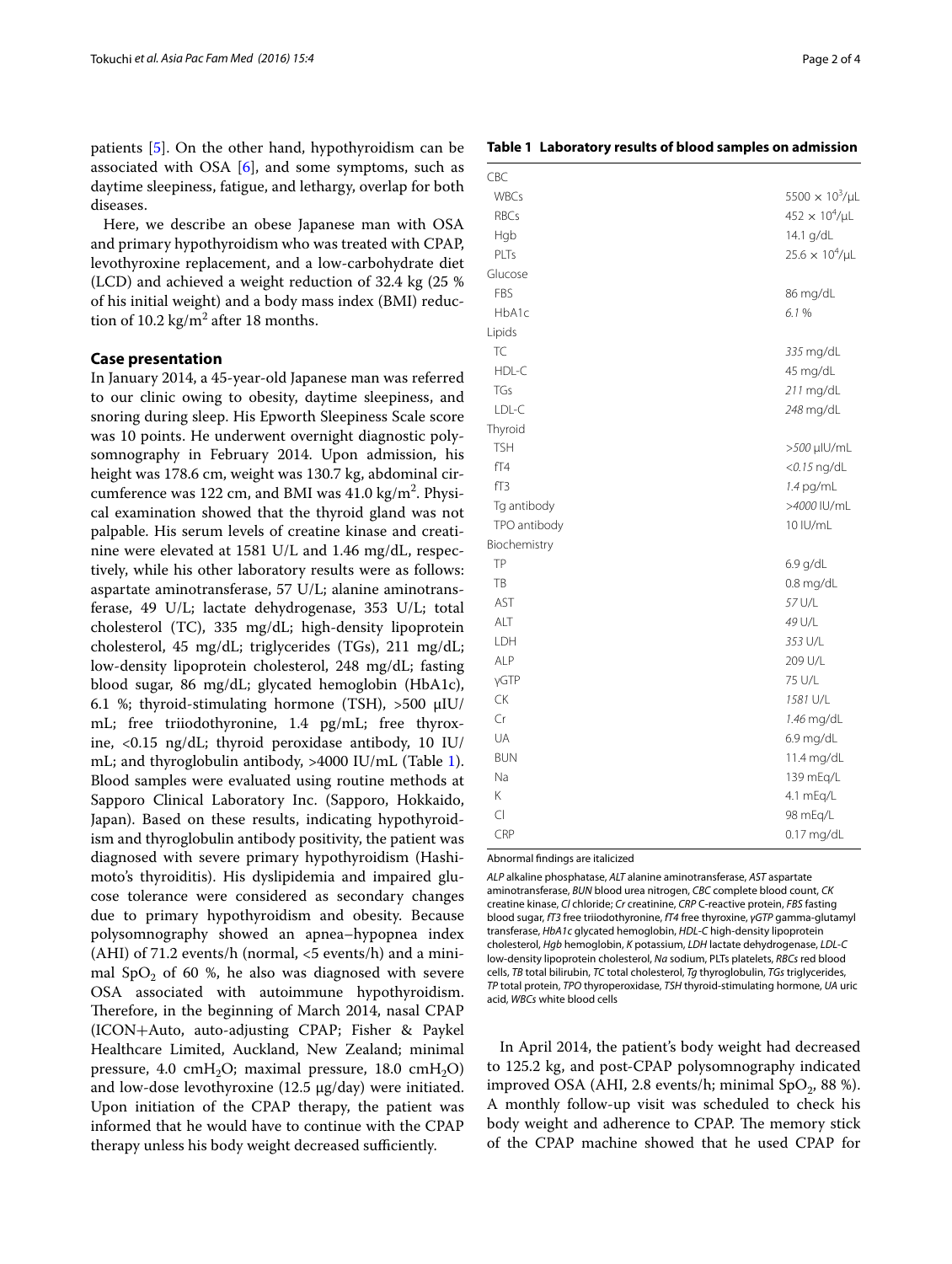an average of 6 h per night, 6 days a week, and that he had an AHI of approximately 2.0 events/h. In the course of gradually increasing the dose of levothyroxine, the patient reportedly felt better and had recovered from his fatigue and lethargy.

To address his weight loss as a priority, an LCD was initiated in July 2014 [[7](#page-3-6)]. Yamada et al. [[8\]](#page-3-7) reported the benefits of a non-calorie-restricted LCD with the amount of carbohydrates limited to 70–130 g/day for Japanese patients with type 2 diabetes. The patient consumed 50 g of white rice per meal in addition to vegetables, fish, eggs, and meat in the morning and at noon; however, he did not eat rice, noodles, or other carbohydrates at night. In February 2015, the dose of 175 μg/day levothyroxine appeared to maintain a euthyroid state (TSH, 0.75 μIU/ mL), and his other laboratory results were within normal limits, including an HbA1c level of 5.3 %, TC level of 194 mg/dL, and TG level of 89 mg/dL.

Finally, in July 2015, the patient's body weight reached 98.3 kg, a reduction of 32.4 kg (25 % of his initial body weight), while his BMI decreased from  $41.0$  to 30.8 kg/m<sup>2</sup>. Figure [1](#page-2-0) shows changes in his body weight and TSH level over time. The patient felt motivated by the prospect of discontinuing the CPAP therapy, and was encouraged by the consistent weight loss at the monthly clinical visits. He also wanted to continue with the LCD because he did not find it difficult.

## **Discussion**

The course of this patient provided two important clinical suggestions. First, this obese Japanese man with OSA achieved a weight loss of 32.4 kg (25 % of his initial body weight) by medical therapy alone. Second, an LCD may be an effective intervention for obese Japanese patients with OSA.

There are three potential mechanisms for this patient's successful weight loss. First, CPAP was able to control

<span id="page-2-0"></span>

his sleepiness effectively. Second, his primary hypothyroidism was corrected to a euthyroid state with 175 μg/ day levothyroxine. Third, an LCD was initiated as dietary therapy. Therefore, both OSA and primary hypothyroidism were treated simultaneously in this patient. He recovered from his fatigue and lethargy, thus enabling him to reduce his body weight more proactively. In developed Western countries, bariatric surgery can be performed for weight loss in patients with obesity [\[1,](#page-3-0) [4](#page-3-3)]. Such surgeries have been shown to achieve a weight loss of 24.5–27.8 kg (20.6–24.5 % of initial body weight) after 2–3 years [\[1](#page-3-0), [4\]](#page-3-3). Therefore, the weight loss of this patient after 2 years was similar to that observed in those who have undergone bariatric surgery.

An LCD is an effective intervention for weight loss in patients with obesity [[7\]](#page-3-6). Japanese individuals typically consume a higher amount of carbohydrates compared with Western populations, obtaining approximately 60 % of their total energy intake from carbohydrates [\[9](#page-3-8)]. Therefore, an LCD may have a superior weight loss effect in obese Japanese patients. As far as we know, this is the first case in which an LCD was initiated in an obese Japanese patient with OSA. An LCD was introduced in this case in July 2014. His weight loss from June to July was 1.4 kg, whereas, from July to August, his weight loss was 5.1 kg. Thus, the LCD seemed to accelerate his weight loss. His glucose and lipid metabolism also improved without diabetes or hyperlipidemia medication. In a previous large long-term observational study in Japan, a usual LCD was found to be significantly inversely associated with cardiovascular and total mortality [\[9](#page-3-8)]. Therefore, an LCD could allow Japanese primary care physicians to achieve clinically meaningful weight loss in their obese patients, which they might not be able to accomplish otherwise. However, because CPAP may increase the body weight of obese patients with OSA [\[5](#page-3-4), [10\]](#page-3-9), additional therapy for weight loss is required. Furthermore, weight loss after levothyroxine replacement for hypothyroidism does not always occur  $[11, 12]$  $[11, 12]$  $[11, 12]$  $[11, 12]$  $[11, 12]$ . In a previous study, levothyroxine achieved a weight loss of only 4.3 kg (from an average of 83.7–79.4 kg) after 1 year [\[13](#page-3-12)]. Moreover, such weight loss occurred due to decrease in lean body mass, whereas fat mass did not decline [\[13](#page-3-12)]. This suggests that the weight loss after levothyroxine replacement was due to loss of excess body water associated with untreated myxedema [\[13\]](#page-3-12). Thus, levothyroxine replacement alone may not achieve an adequate weight loss in patients with hypothyroidism.

## **Conclusion**

We described an obese Japanese man with OSA and primary hypothyroidism who achieved a weight loss of 32.4 kg (25 % of his initial body weight) by medical